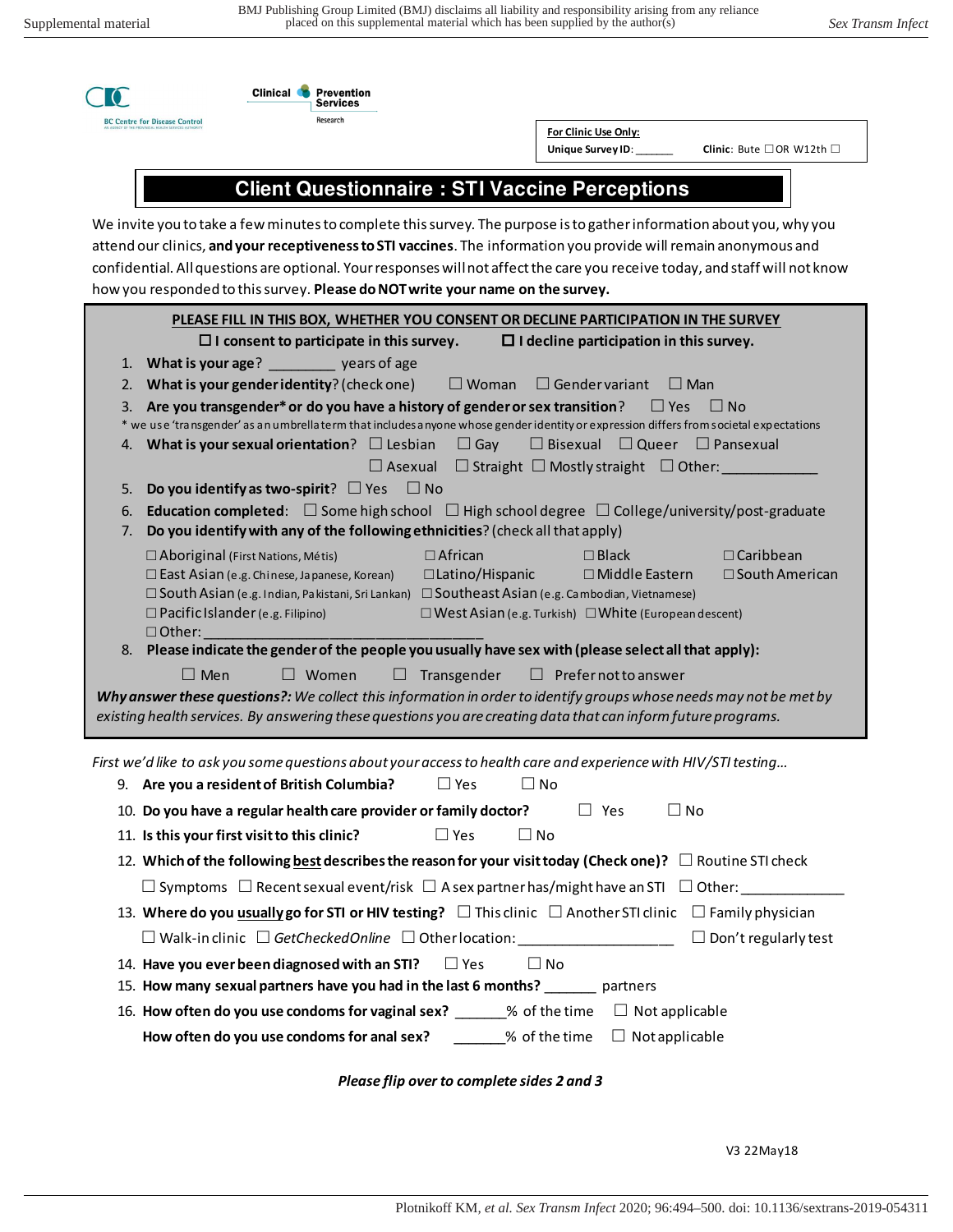

Research *Now we'd like to ask you some questions about specific STIs and STI vaccines…* 

Services

*Vaccines are used to protect you against infections before you are exposed to them. Many vaccines are given to infants or young children, while others are given at older ages including adolescents and adults. There are two STI vaccines that are currently available: the human papillomavirus (HPV) vaccine (in BC, administered in schools to adolescents) and the Hepatitis B vaccine (typically administered to infants or children).*

- 17. **Have you heard of the HPV vaccine?** □ Yes □ No
- 18. **Have you ever received the HPV vaccine?** □ Yes □ No □ Unsure
- 19. If yes, at what age did you receive your first vaccination for HPV?
- 20. **Have you heard of the Hepatitis B vaccine?** □ Yes □ No
- 21. Have you ever received the Hepatitis B vaccine? □ Yes □ No □ Unsure
- 22. **If yes, at what age did you receive your first vaccination for Hepatitis B?** \_\_\_\_\_\_\_\_\_

*Some STIs such as syphilis, chlamydia, gonorrhea, and trichomoniasis can be treated and cured with antibiotics, but if you have unprotected sex, you can get it again. In other words, being diagnosed and treated once for these STIs does not mean you are protected against another infection with the same bug. Other STIs such as the herpes virus and HIV are chronic conditions that cannot be cured but can be managed upon diagnosis.* 

- 23. **Please rate the following statement by your level of interest:**
- **a. "If available today, I would be interested in receiving a vaccine to prevent STIs." Then, please indicate which STI you are most interested in preventing.**

|                | Very<br>uninterested | Not interested | <b>Neutral</b> | Interested | Very<br>interested |
|----------------|----------------------|----------------|----------------|------------|--------------------|
| Syphilis       |                      |                |                |            |                    |
| Chlamydia      |                      |                |                |            |                    |
| Gonorrhea      |                      |                |                |            |                    |
| Herpes         |                      |                |                |            |                    |
| <b>HIV</b>     |                      |                |                |            |                    |
| Trichomoniasis |                      |                |                |            |                    |

**b.** From the STIs listed above, the STI vaccine I would be most interested in receiving is:

24. **Please think about all your reason(s) that would motivate you to receive an STI vaccine. Please provide the MAIN reason (one reason) and ALL reasons.** 

| Reason for receiving an STI vaccine                              | <b>MAIN Reason</b> | <b>ANY Reason (please</b> | N/A |
|------------------------------------------------------------------|--------------------|---------------------------|-----|
|                                                                  | (choose only one)  | choose all that apply)    |     |
| a) To protect myself against STIs                                |                    |                           |     |
| b) To protect my partner(s) from an undiagnosed STI              |                    |                           |     |
| c) Lower the need to treat recurring infections using medication |                    |                           |     |
| d) Fewer visits to the doctor or clinic                          |                    |                           |     |
| e) If pregnant, to protect my unborn child from getting infected |                    |                           |     |
| I would use condoms less if I received an STI vaccine            |                    |                           |     |
| g) Other:                                                        |                    |                           |     |

25. **Please think about all your reason(s) you would not be interested in receiving an STI vaccination. Please provide the MAIN reason (one reason) and ALL reasons.** 

| Reason for being not interested in receiving an STI vaccine         | <b>MAIN Reason</b><br>(choose only one) | <b>ANY Reason (please</b><br>choose all that apply) |
|---------------------------------------------------------------------|-----------------------------------------|-----------------------------------------------------|
| a) Cost of the vaccine if it were not publicly funded               |                                         |                                                     |
| b) Distance or convenience of locating a clinic to get the vaccines |                                         |                                                     |
| c) Privacy (having the vaccination on my health record)             |                                         |                                                     |
| d) I am unsure of the protection or benefits of the vaccine         |                                         |                                                     |
| e) I worry about new vaccines being unsafe                          |                                         |                                                     |
| f) I would be embarrassed about getting a vaccine for an STI        |                                         |                                                     |
| g) I might be judged for getting a vaccine for an STI               |                                         |                                                     |

V3 22May18